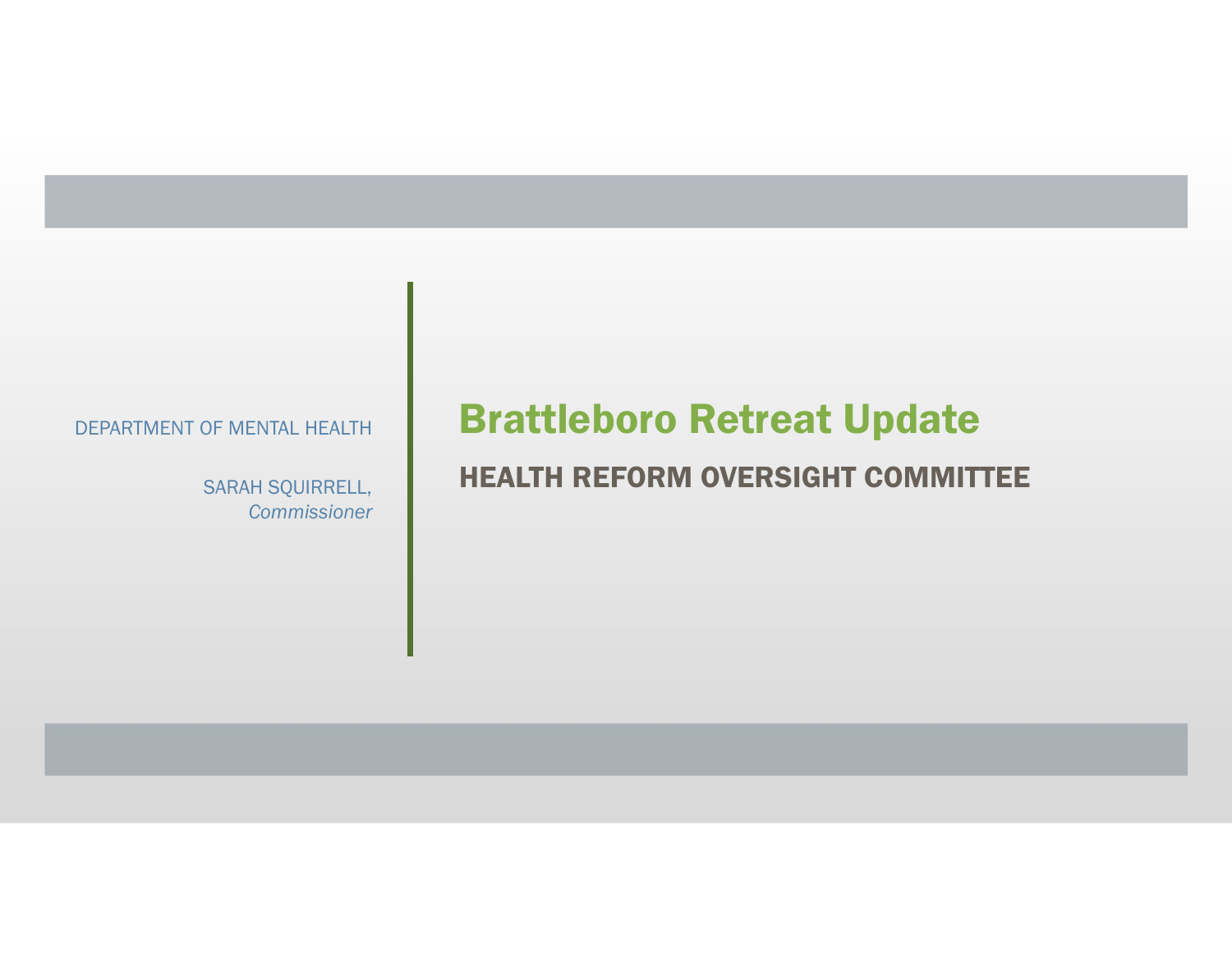# **OVERVIEW**



#### SUSTAINABILITY PLAN – ACTIVITY & PROGRESS TO DATE

BUSINESS RESTRUCTURING UPDATE

#### EMPLOYEE COMMUNICATIONS

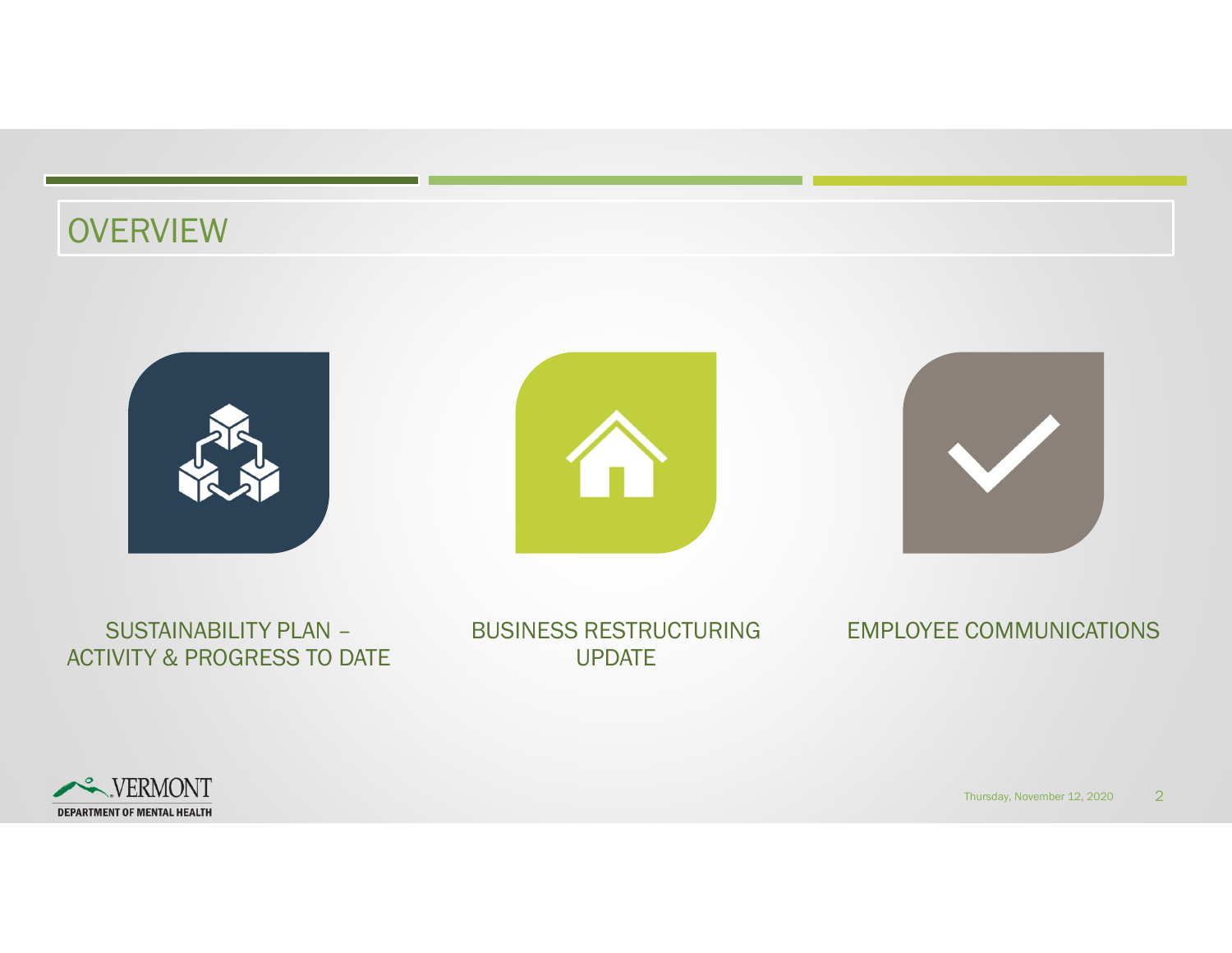- BRATTLEBORO RETREAT SYSTEM OF CARE<br>
FRATTLEBORO RETREAT SYSTEM OF CARE<br>
FRATTLEBORO Retreat provides essential capacity and Medicaid services in Vermont's ment<br>
of care –serving annually over 5,000 children, adolescent **The Brattleboro Retreat provides essential capacity and Medicaid services in Vermont's mental health system** of care –serving annually over 5,000 children, adolescents and adults in need of treatment.
- **100% of Vermont's children mental health inpatient capacity**
- **Over 50% of adult mental health inpatient capacity**
- 12 new Level 1 beds online in the new year
- **Mental health system is even more fragile due to COVID19**
- **If the most vulnerable cannot access care, we will see an increase in individuals waiting for care in** Emergency Departments and lack of access to timely care
- Due to the impact of COVID-19 healthcare providers across Vermont are struggling due to changes in utilization and increased costs to respond to the COVID19 crisis.
- The impact of COVID-19 has significantly threatened the Retreat's ability to provide mental health care to Vermonters, and Retreat's financial situation is tenuous due to client census running low Express to changes in to changes in the changes in the changes of the control of the control of the change of the change of the change of the change of the change of the change of the change of the change of the change of

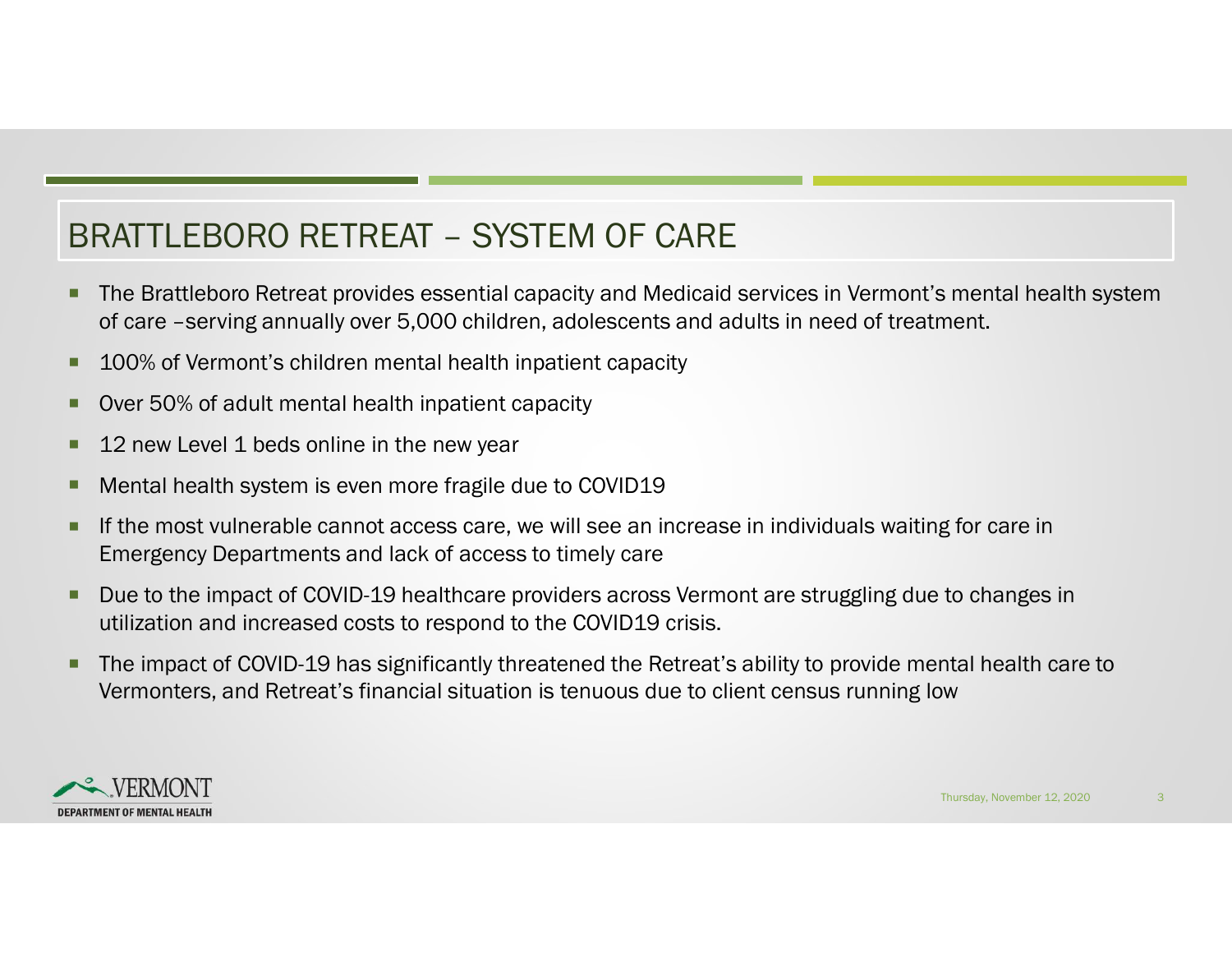## SUSTAINABILITY PLAN: BACKGROUND

- The 9-point Plan that that was agreed to on behalf of AHS and BR Board outlines a "Three-Legged Stool" of sustainability focused on transformative changes for BR including:
	- **Service Delivery Reconfiguration**
	- **Improvement to Business and Revenue Operations**
	- **Achievement of Organizational Efficiency**
- Clear implementation steps and measurable performance metrics to monitor progress Thursday, November 12, 2020<br>Thursday, November 12, 2020<br>Thursday, November 12, 2020
- Contingency planning is represented in the Action Plan for Sustainability

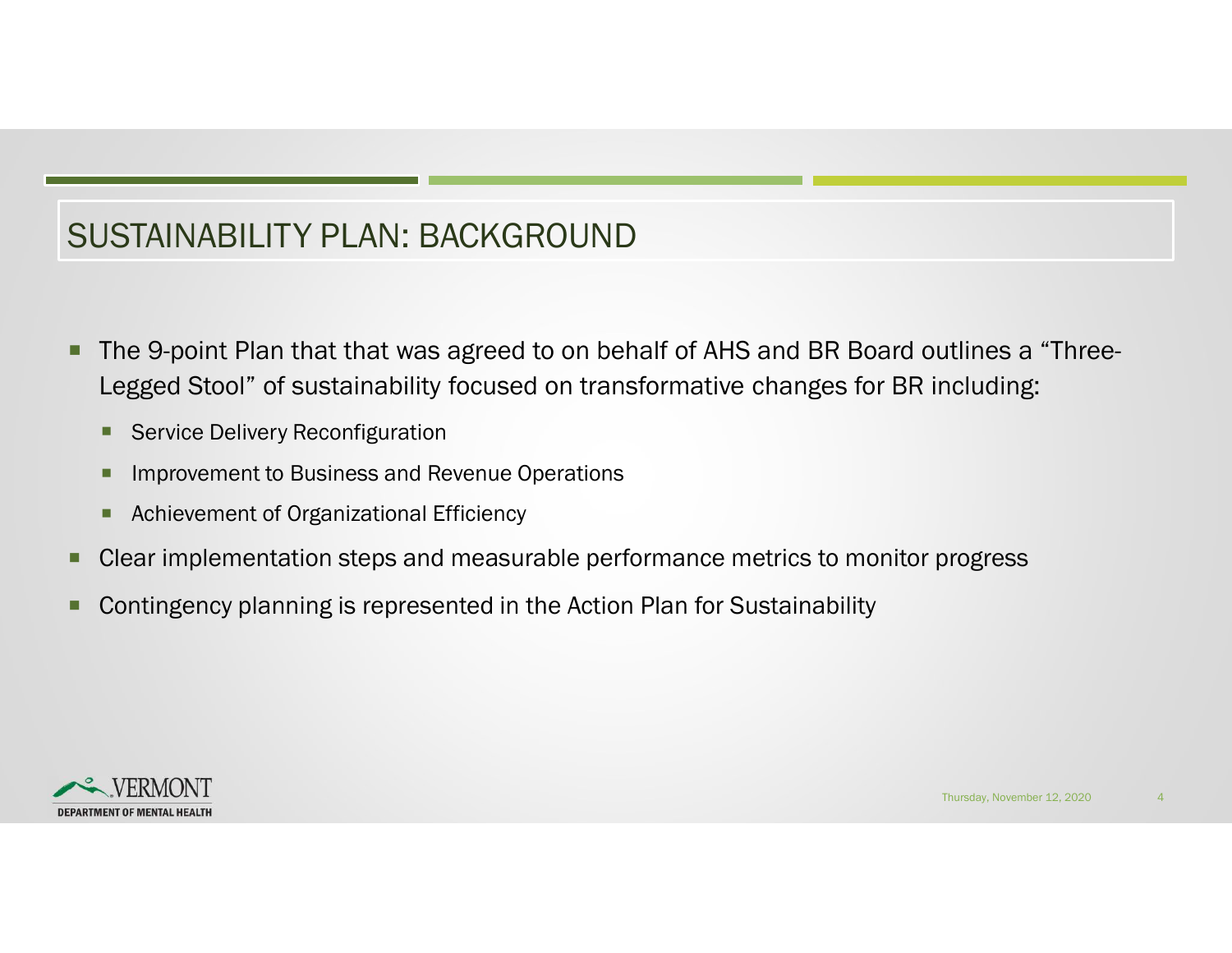## SUSTAINABILITY PLAN: PROGRESS TO DATE

 The State, Retreat Leadership, and the Retreat Board have been working in good faith over the past 3 months to implement a 9-point Action Plan for Sustainability. This work has advanced in the right direction, and the progress is consistent with where we would want to be. Progress highlights include: TAINABILITY PLAN: PROGRESS TO DATE<br>State, Retreat Leadership, and the Retreat Board have been working in good faith over the past 3 months to implement<br>point Action Plan for Sustainability. This work has advanced in the ri TAINABILITY PLAN: PROGRESS TO DATE<br>
State, Retreat Leadership, and the Retreat Board have been working in good faith over the past 3 months to implement<br>
point Action Plan for Sustainability. This work has advanced in the TAINABILITY PLAN: PROGRESS TO DATE<br>
State. Retreat Leadership, and the Retreat Board have been working in good faith over the past 3 months to implement<br>
point Action Plan for Sustainability. This work has advanced in the TAINABILITY PLAN: PROGRESS TO DATE<br>
State, Retreat Leadership, and the Retreat Board have been working in good faith over the past 3 months to implement<br>
point Action Plan for Sustainability. This work has advanced in the STAINABILITY PLAN: PROGRESS TO DATE<br>
The State, Retreat Leadership, and the Retreat Board have been working in good faith over the past 3 months to implement<br>
and 9-point Action Plan for Sustainability. This work has adv The State, Retreat Leadership, and the Retreat Board have been working in good faith over the past 3 months to implement<br>More Peopless in the Stratenbillity. This work has advanced in the right direction, and the progress

#### $\checkmark$  Progress on Implementation of Action Plan for Sustainability

- which will simplify Medicaid revenue streams for the Retreat, enabling them to manage to a more streamlined Medicaid 'budget' and to have more predictability in the timing and amounts of payments from AHS where we would want to be. Progress highlights include:<br>
Frogress on Implement and for Action Plan for Sustainability<br>
"Alternative Payment Model – Working with AHS payment reform team to implement APM for all inpatient se r all inpatient services<br>
a more streamlined<br>
rom AHS<br>
artner on new EHR<br>
communication and<br>
t reconfiguration<br>
letion of the 12 new<br>
d outside firm to assist in<br>
d streamlining areas of<br>
sustainability plan.<br>
re transpare
	-
	- improving union relations
	- opportunities to maximize care for the most acute and improve census; including the completion of the 12 new Level 1 beds
- market demand analysis to attract equity and investment opportunities
- service delivery to focus on core inpatient services and reduce costs. This work aligns with the sustainability plan.
- and collaborative working relationship with shared goals and strategies to achieve them

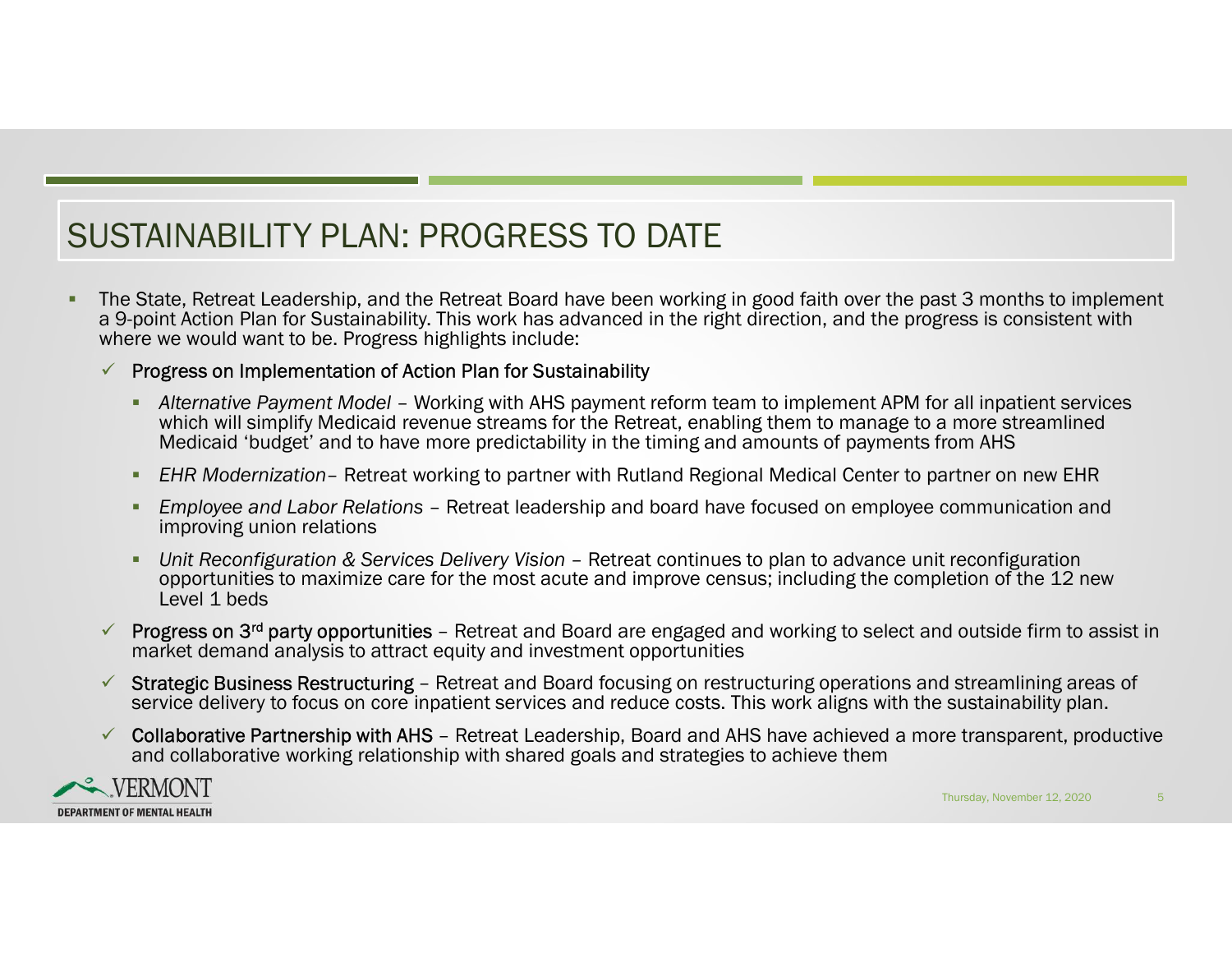# OVERVIEW OF FUNDING TO DATE

- AHS has provided the Retreat with \$13.1M for the period of March December 2020 in financial relief<br>
FRAMS has provided the Retreat with \$13.1M for the period of March December 2020 in financial relief<br>
FRAMS has provid related to the COVID-19 pandemic. These payments were approved by the JFC to be funded from the Coronavirus Relief Fund.
- Like other healthcare providers across the state the Retreat has been grappling with the impacts of COVID19 which include lower census, revenue losses, workforce challenges and increased costs due to COVID19.
- Overall demand for inpatient services had declined which is the Retreat's primary book of services. It is expected that demand will rebound as Vermont progresses in recovery and opening and it will take time for census to recover. Impacts of COVID19<br>Iue to COVID19.<br>of services. It is<br>it will take time for<br>: is aligned with the
- **The current MOU has been extended and tied to the Action Plan for Sustainability.**
- The Retreat is required to participate in a reconciliation process for the CRF Funding that is aligned with the other healthcare providers and the healthcare stabilization program.

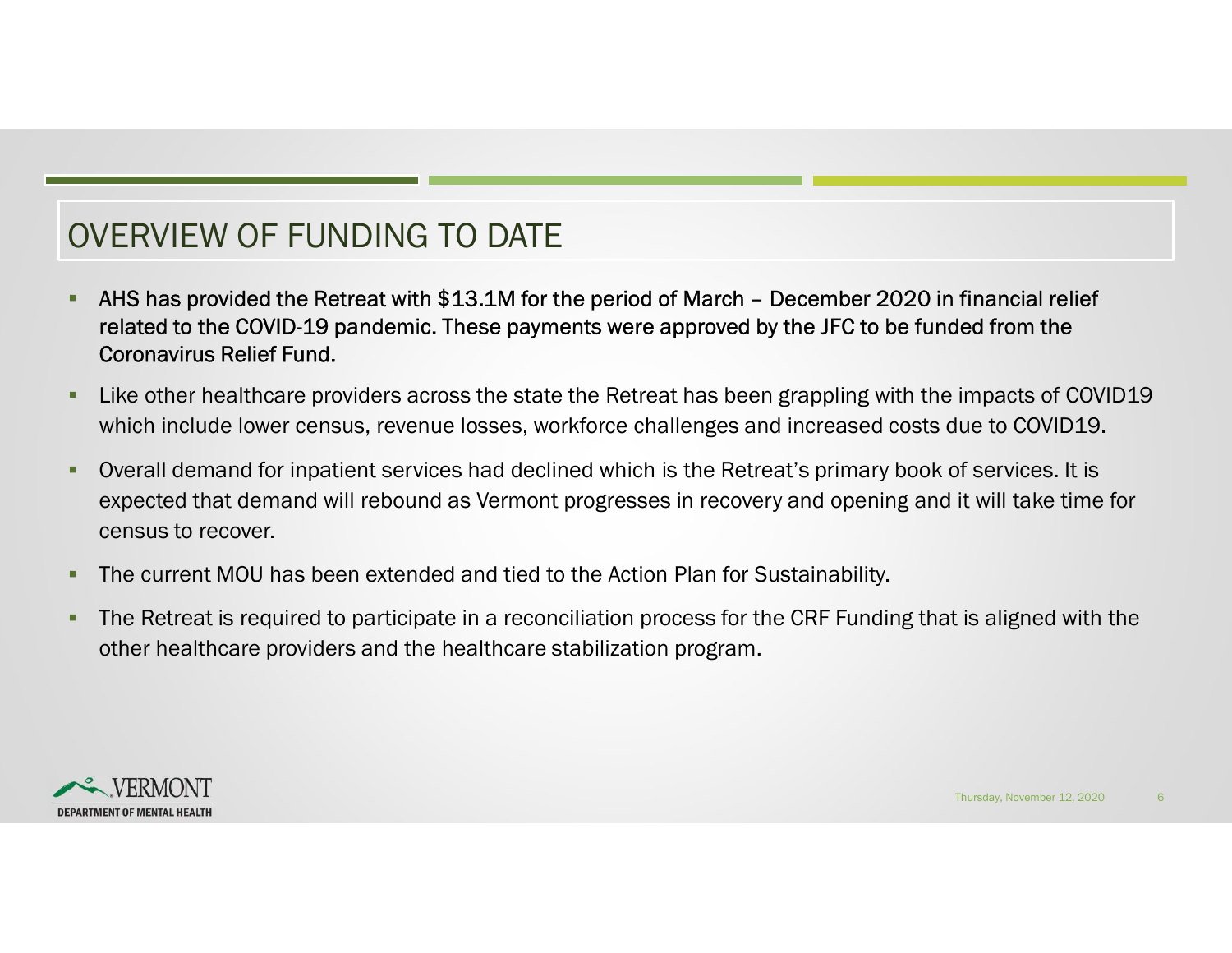# BUSINESS RESTRUCTURING

- The Retreat leadership and BOD has been working with the VT Agency of Human Services (AHS) to develop and implement a Sustainability Plan that ensures the Retreat can continue to support our most vulnerable Vermonters.
- This sustainability work has advanced in the right direction. The Retreat will focus its clinical and financial resources SINESS RESTRUCTURING<br>The Retreat leadership and BOD has been working with the VT Agency of Human Services (AHS) to develop and<br>impelment a Sustainability Plan that ensures the Retreat can continue to support our most vulne build a better Retreat for the future that is aligned with the Retreat's mission.
- These needed changes are part of a path forward to save the Retreat and make it a stronger, more sustainable organization in the future to preserve critically needed mental health care for children, youth and adults.
- The restructuring of the Retreat will impact the following programs:
	- **-** HUB Opiate Treatment Program
	- Starting Now (outpatient addiction treatment program)
	- **Meadows School**
	- Mulberry Bush Childcare Center
- These programs support important community needs and the SOV and Retreat are working with other community providers to transfer services and care over the next few months. We believe alternative programs and services are available for those who access these programs. Thursday, November 12, 2020

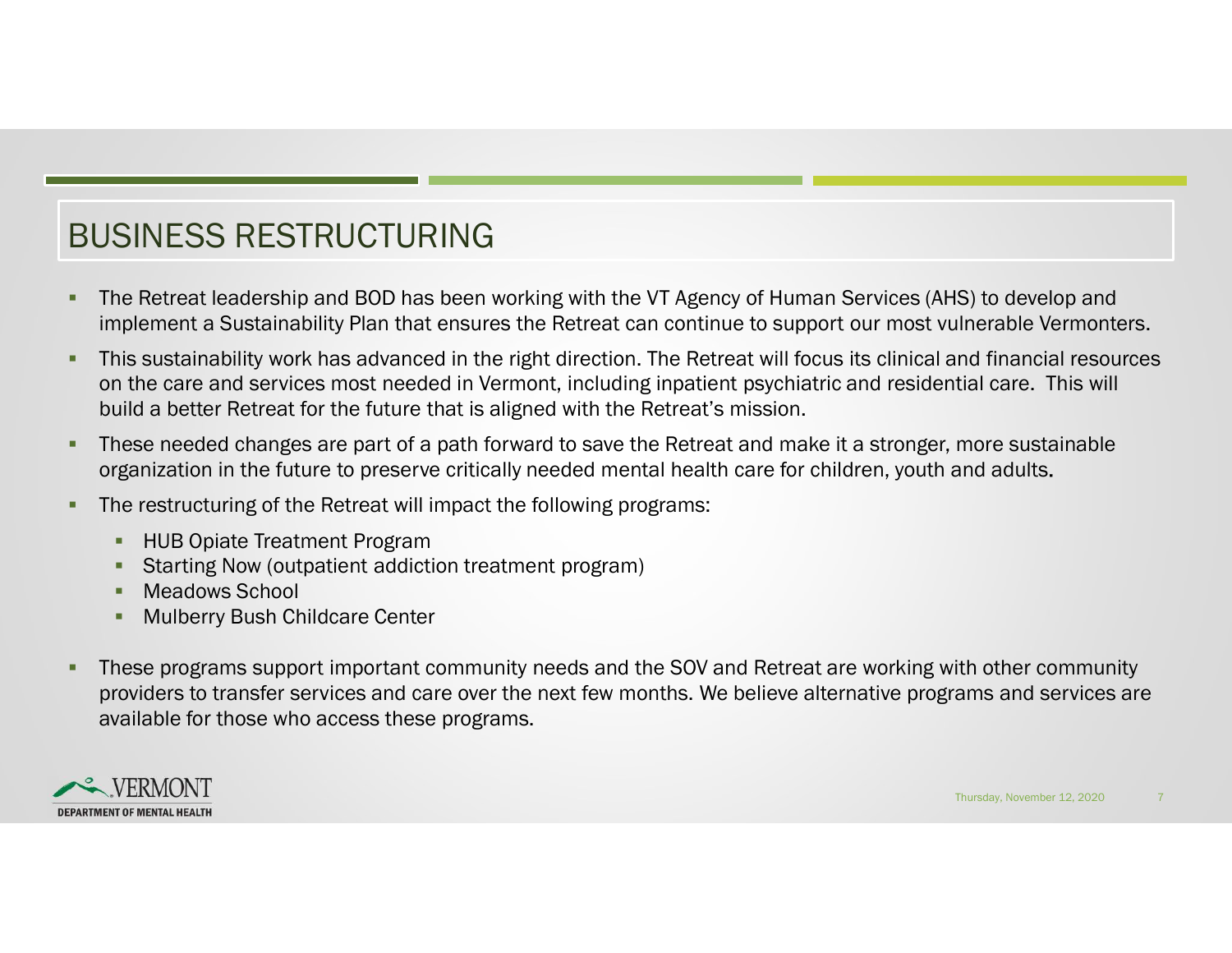# BUSINESS RESTRUCTURING CONT.

#### HUB & Starting Now Outpatient

- The continued provision of addiction services provided through the Hub and Starting Now is top priority. ADAP has worked to identify existing community providers who are able to expand and cover the services that are provided by the Retreat.
- **This is an opportunity to consolidate HUB services into one program in the community creating improved consistency,** coordination, and efficiency. This will result in no reduction of available services in the area.

#### Mulberry Bush Daycare

- **The Retreat needs to focus on its core services and mission related to the Vermonter's with complex mental health needs.**
- **Community access to high quality, affordable childcare is a priority for Vermont and CDD, the Retreat and other early** childhood entities will work collaboratively to support the transfer of the childcare services to another community provider.

#### Meadows/Bridges Independent School

- AOE, AHS and local LEAs will work to transition current students to educational programs that best meet their social, emotional, and academic needs. We know that many children and youth benefit from programming that provides both academic learning and access to enhanced mental health and behavioral support. X mental health needs.<br>
It and other early<br>
er community provider.<br>
meet their social,<br>
that provides both<br>
al health supports and<br>
Il health supports and<br>
Il mursday, November 12, 2020
- **The transition may include:** 
	- o Children/youth receiving individualized wrap around support through local school based mental health supports and programming
	- o Hybrid learning and tutorial models within their existing public schools
	- o Referral to other alternative educational day programs

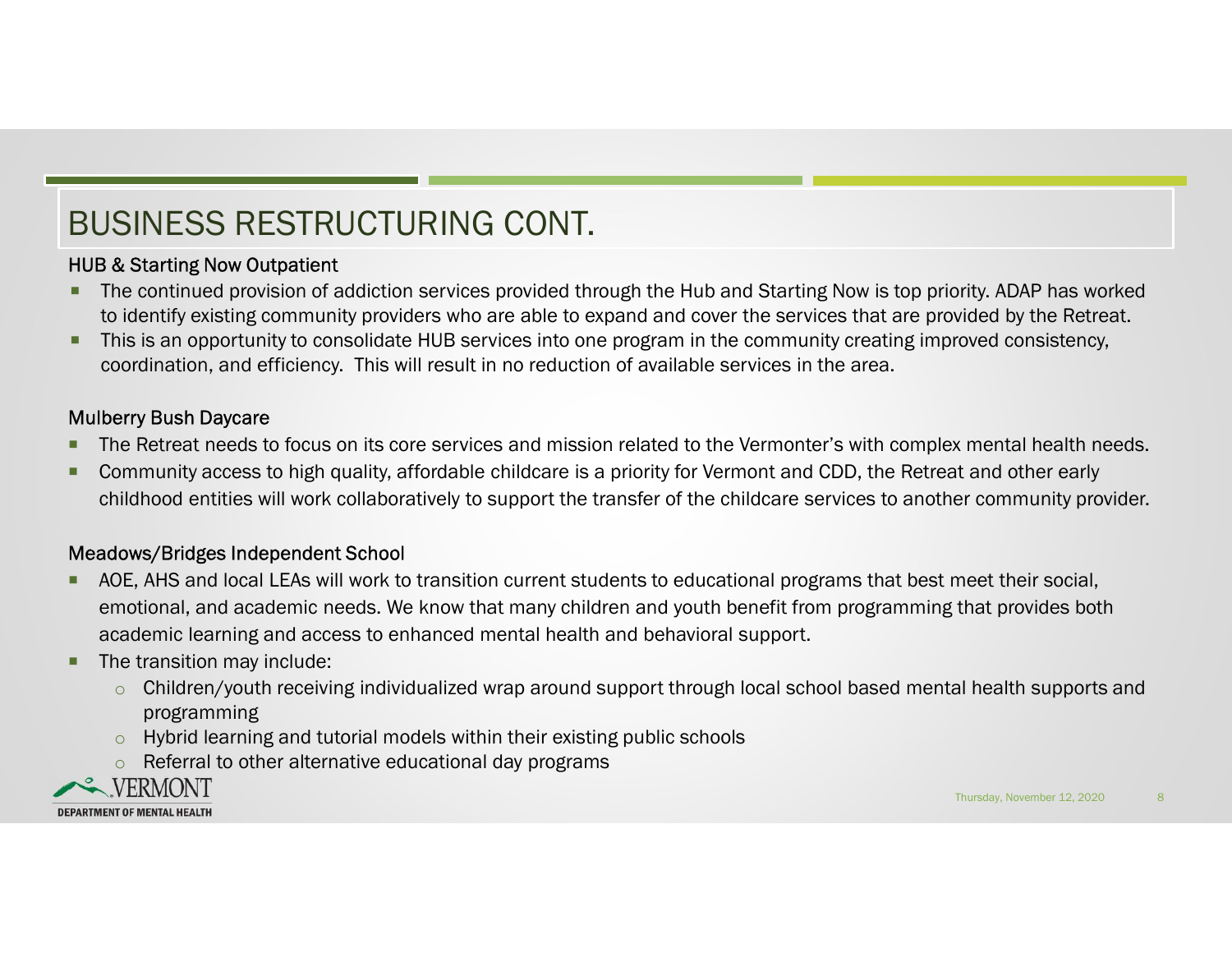# NEXT STEPS

#### $\checkmark$  Continued work on the Sustainability Plan and High Priority Action Items

- The implementation progress report (in links provided) addresses the degree to which the high priority action items in the sustainability plan have been met.
- AHS and BR Teams are meeting on a bi-monthly basis to execute and monitor the Action Plan strategies. Working sessions for specific Action Plan items are ongoing.

#### $\checkmark$  **Continued work on Quality Oversight Measures**

AHS and Retreat continue to work on implementing quality oversight measures to be implemented by the Brattleboro Retreat under the oversight of DMH as outlined in H.960 Action Plan<br>
implemented by<br>
Implemented by<br>
Intersday, November 12, 2020

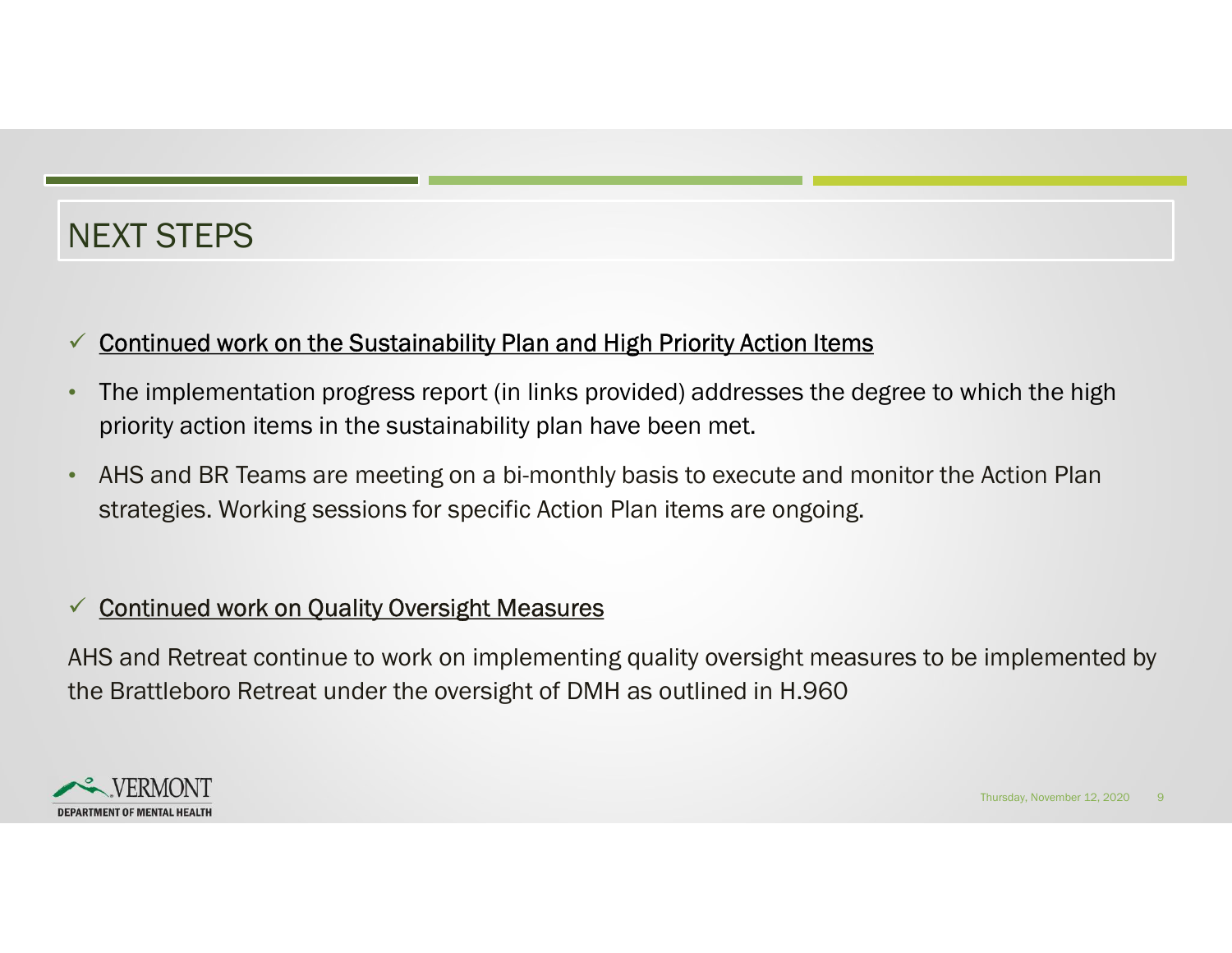### EMPLOYEE COMMUNICATIONS

• Testimony to be provided by the Brattleboro Retreat



Thursday, November 12, 2020 10